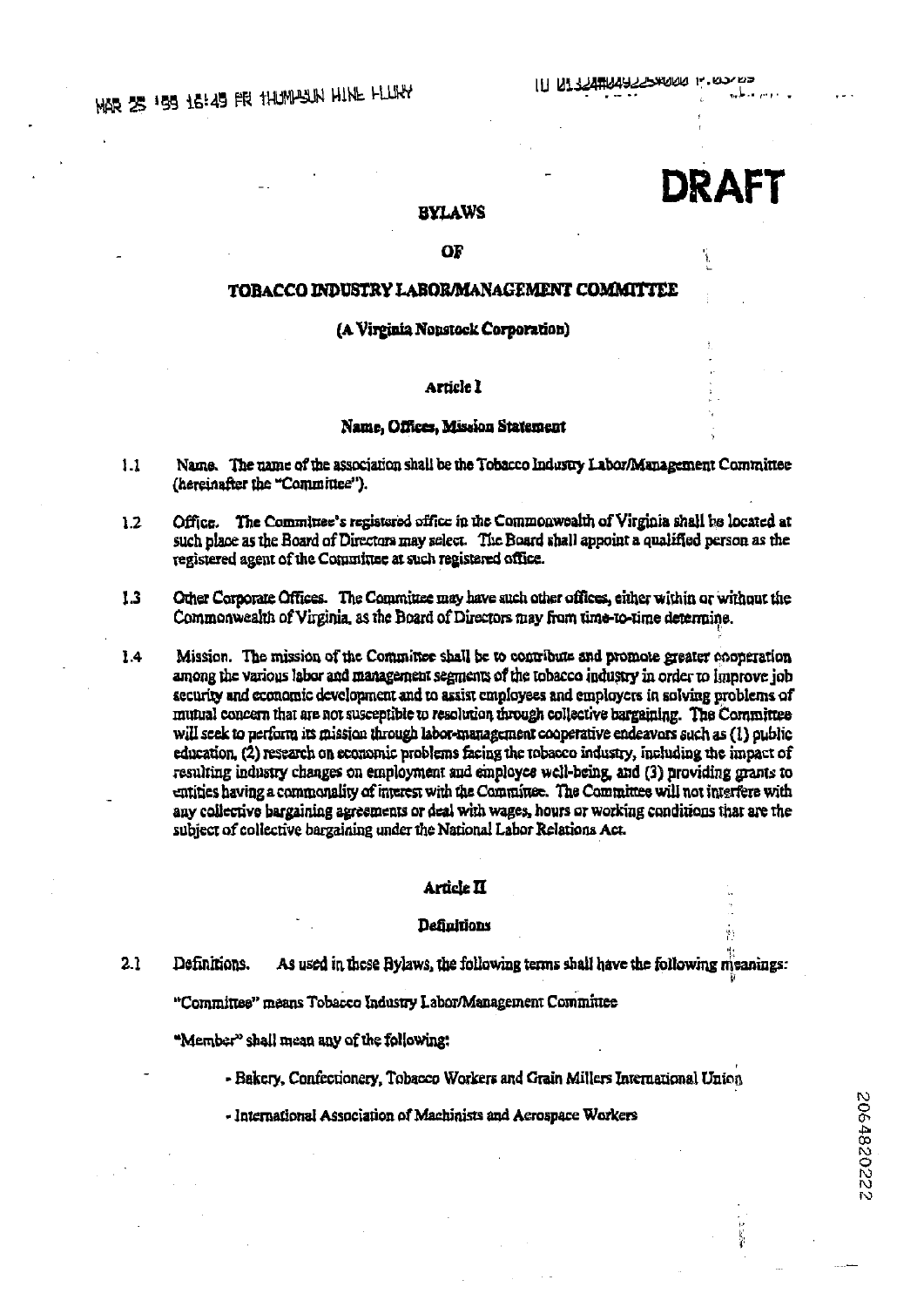- Brown & Williamson Tobacco Cornoration

- Lorillard Tobacco Company

- Philip Morris USA

- Any other "Eligible Organization"

"Eligible Organization" shall mean any U.S. labor organization representing employees of manufacturers of cigaretees OR any U.S. manufacturer of cigarettes.

"Labor Union Member" shall mean any entity approved for membership in the Committee which represents employees of manufacturers of eigenettes.

"Observer Organization" shall mean any of the following:

- Trade and Industrial Departments of the AFL-CIO having affiliated labor organizations that are members of the Committee.

- Sheet Metal Workers International Association

- United Brotherhood of Carpenters and Joiners of America

- Any labor organization representing employees of business entities in industries related to the tobacco industry whose application to the Board of Directors to become an Observer Organization has been approved.

"Representative" means a person who is employed by and appointed by a Member or Observer Organization to represent it in Committee activities.

"Tobacco Company Member" shall mean an entity approved for membership in the Committee which manufactures eigerettes.

#### **Article III**

#### Membership

 $3.1$ Membership. There shall be only one class of membership in the Committee.

- $3.2$ Admission of Members. All Eligible Organizations desiring to become a Member of the Committee shall apply in writing in such form as the Board of Directors may prescribe. Approval of membership in the Committee shall be by 75% or greater affirmative vote of the entire Board of Directors.
- $3.3$ Resignation. Any Member may resign from the Committee upon providing six months writen notice to the Board of Directors. All dues, assessments and other monetary obligations due at the time of providing notice of resignation must be paid in full for the resignation to be effective.

2064820223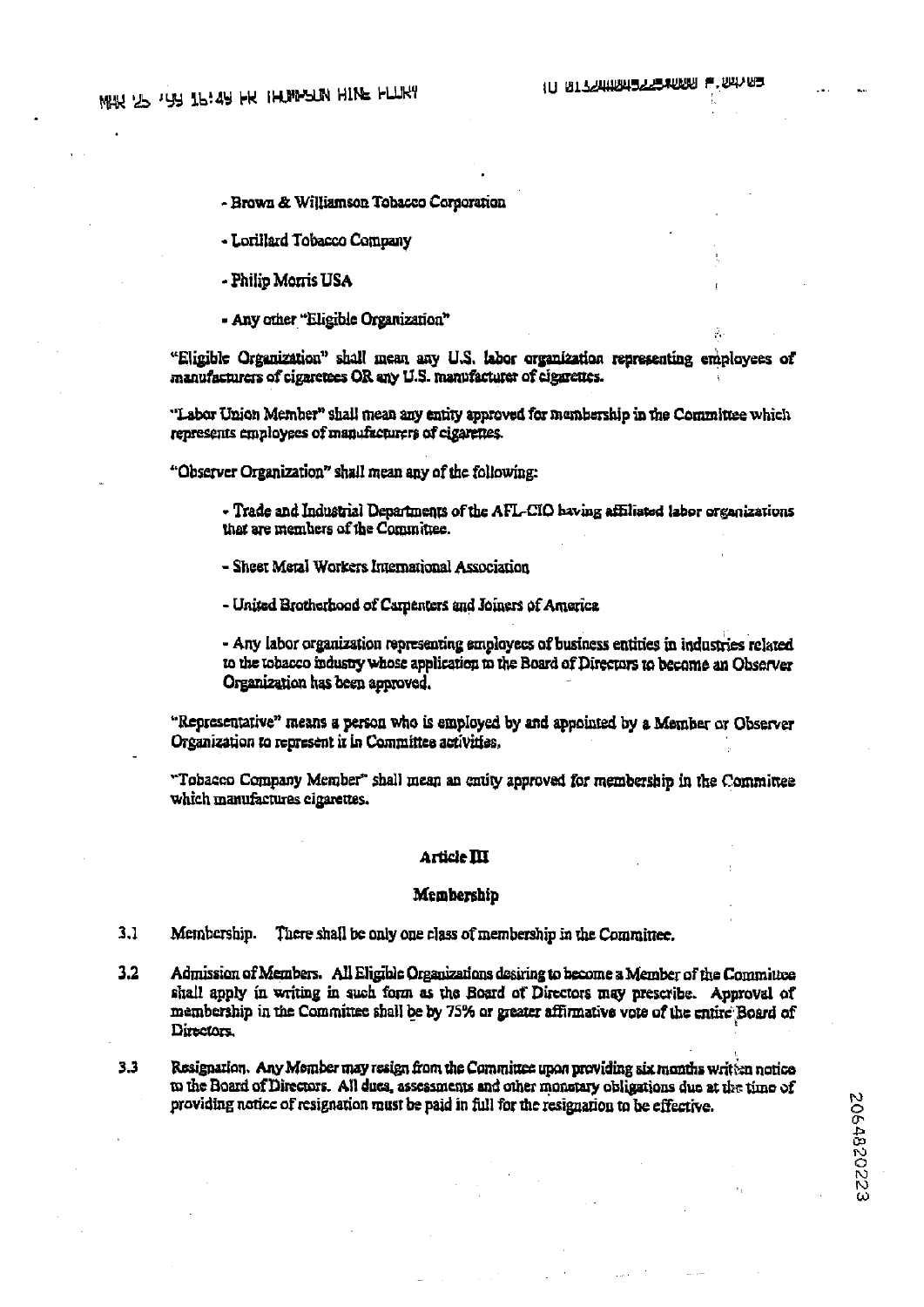$\mathcal{E}$ 

 $\tilde{\chi}_i$  $\frac{1}{2}$ ą ĭ

2064820224

- Termination. If any action of a Member shall be found by a court in an applicable jurisdiction to be  $34$ contrary to law, the Board of Directors may suspend the Member from membership in the Committee for a period not to exceed ninety (90) days. After the Member has been given a fair and reasonable opportunity to be heard, the Board may, by a 75% or greater affirmative vote of the entire Board of Directors, terminate the Member's membership in the Committee.
- $3.5$ Meetings of Members. The Board of Directors shall convene the Annual Meeting of the Members. and any other Member meetings as may be necessary, on a date and at a time and place designated by the Board. Representatives of both Members and Observer Organizations shall be entitled to attend the Annual Meeting of the Members. The Board of Directors may convene other meetings of Members at such times and places as the Board, from time to time, may determine. Such other meetings may be meetings of Members only, or may include Observer Organizations, as decided by a 75% or greater affirmative vote of the entire Board of Directors. All meetings of Members may be in person, by conference telephone, or by video conference,
- $3.6$ Notice of Meetings. Notice of the Annual Meeting of the Members and any other meeting of the Members called by the Board of Directors shall be given by the Chairman of the Board of Directors. or in his or her absence, by the Secretary/Treasurer. The meeting notice may be mailed or faxed to each Member, and, if applicable, to each Observer Organization, at its last known address, at least seven (7) days before the date on which the meeting is to be held.
- $3.7$ Representatives and Voting. Labor Union Members shall be entitled to two votes at all Committee Membership meetings. Tobacco Company Members shall be entitled to one vote at all Committee Membership meetings.

## **Article IV**

## **Board of Directors**

- General Authority. The Committee shall be managed by a Board of Directors, consistent with the  $4.1$ classification of the Committee as a Virginia nonstock corporation recognized as exempt from federal income tax by the Internal Revenue Service under Section S01(c)(6) of the Internal Revenue Code, or any successor statutory provision, and consistent with Section 302 of the Taft-Hartley Act. 29 U.S.C. Sec. 186.
- $4.2$ Number and Composition. The Board shall consist of seven (7) Representatives of Members. Each Board Member shall hold office one year, or until his or her resignation from office. At all times, four (4) Board Members shall be Representatives of Labor Union Members and three (3) Board Members shall be Representatives of Tobacco Company Members.
- $4.3$ Directors and Voting. Directors shall be entitled to one vote. Directors unable to attend a Board meeting may exercise their vote by giving a written proxy to another Director.
- $4.4$ Election of Directors. The Board of Directors shall be elected each year by the Members of the Committee at the Annual Meeting of the Members.
- $4.5$ Vacancies due to Resignation. If a Board Member should resign during his or her one year term, the Labor Union Member or Tobacco Company Member so affected may appoint a substitute Renresentative for the remainder of the one year term.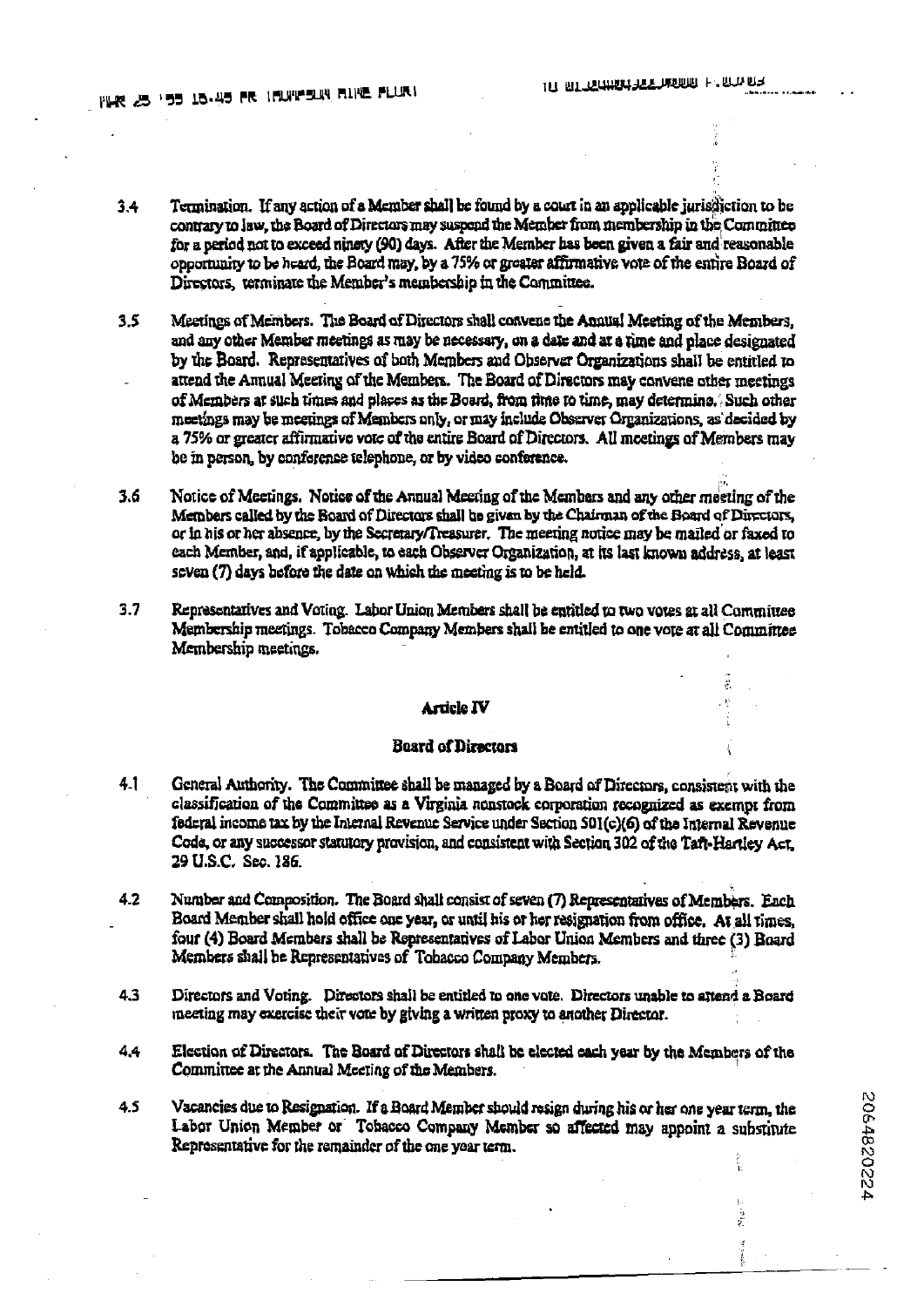- Vaeancies due to Termination. If a Member is terminated from the Committee in accordance with  $46$ Article 3.4 above, the Board seat shall be filled by a Representative of a Member fairly representing the Member that was terminated, so as to ensure that a four to three balance in favor of Labor Union Members remains on the Board.
- 47 Meetings of the Board. The Board shall meet on such date(s) and at such time(s) and place(s) as its Chairman may designate. Meetings may be in person, by conference telephone, or by video conference. All seven Board Members must be meatent for a quorum. Voting by proxy constitutes being present for purposes of a quorum. The Board is not authorized to meet or take any action without a quorum. In accordance with the Master Settlement Agreement between the Original Participating Manufacturers and the Settling States, legal counsel independent of the Members shall be present at all Board meetings and minutes shall be prepared for all Board meetings. Minutes shall be retained for a minimum of five years and subject to ready inspection.
- Notice of Meetings. Notice of meetings of the Board shall be provided to each Board Member in  $48$ writing at least seven (7) days before the date on which the meeting is to be held. Such notice shall be provided by the Chairman, by mail or by fax. A written waiver of notice signed by all seven Board Members shall be equivalent to notice.

# Article V

# Budgets, Funding & Assets

- $5.1$ Budget. Based on projected contributions from the Tobacco Company Members, the Board shall adont an annual budget and such supplemental budget as circumstances warrant. Committee expenditures shall be in accordance with such budgets.
- $52$ Funding. The Committee shall be funded principally by discretionary contributions from the Tobacco Company Members. The Committee will seek and may receive contributions from other sources, including other Members.
- 5.3 Assets. Committee assets are to be used exclusively for the exempt purposes set forth in Section 501(c)(6) of the Internal Revenue Code, or any successor statutory provision. No part of the assets or revenues of the Committee shall inure to the benefit of any Member of the Committee, except reasonable compensation may be paid to officers of, or consultants to, the Committee for services rendered to the Committee.

#### Article VI

#### **Committee Officers**

- 6.1 Officer Positions. The officers of the Committee shall be a Chairman and a Secretary/Treasurer.
- $6.2$ Term of Office. The officers of the Committee shall serve for a term of one year, or until their resignation or termination.
- Election of Officers. The officers of the Committee shall be appointed by the Board of Directors. 6.3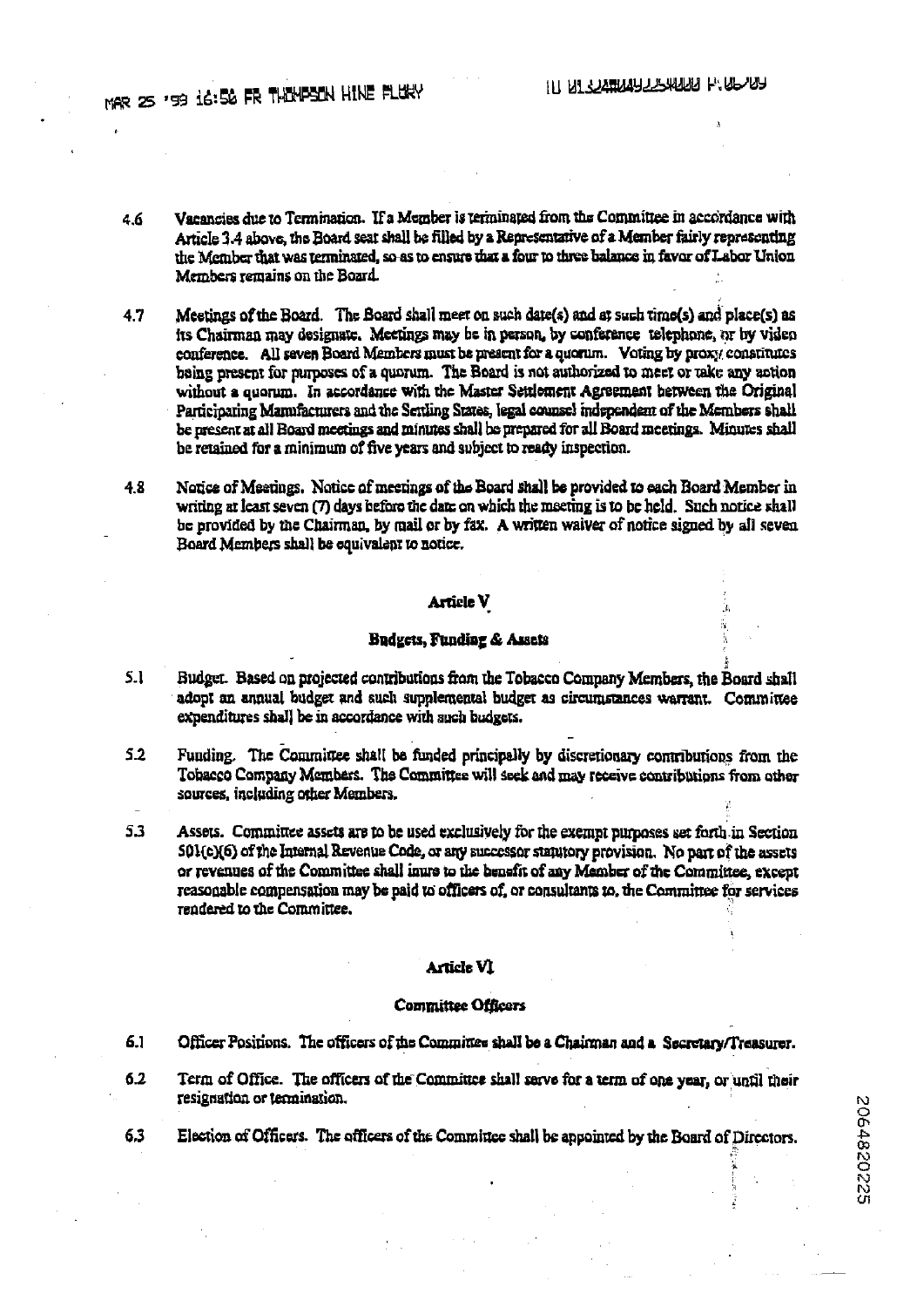Any officer vacancies shall be filled by the Board.

Chairman. The Chairman of the Committee and the Board shall be recommended by the Labor 6.4.1 Union Members. In accordance with the Master Settlement Agreement between the Original Participating Manufacturers and the Settling States, the Chairman may not be an employee of a Labor Union Member and must be an employee of the Committee. No Chairman from the same Labor Union Member shall serve for more than two consecutive terms The Chairman shall preside at all Committee and Board Meetings. The Chairman, in consultation with the Secretary/Treasurer, shall be responsible for the active management of the affairs of the Committee and the Board.

 $6.4.2$ Secretary/Treasurer. The Secretary/Treasurer shall be recommended by the Tobacco Company Members. In accordance with the Master Settlement Agreement between the Original Participating Manufacturers and the States, the Secretary/Treasurer may not be an employee of a Tobacco Company Member and must be an employee of the Committee. The Secretary/Treasurer, in consultation with the Chairman, shall attend all meetings of the Committee and the Board and record all proceedings of these meetings in a minute book. All minutes shall be retained for a minimum of five years from the date of said meeting and shall be subject to ready inspection. The Secretary/Treasurer also shall oversee the funds and assets of the Committee and its book of accounts. Committee funds and assets shall be kept in a financial institution or institutions with a federal government insurance program and acceptable to the Board of Directors. All funds shall be maintained in the name of the Committee. These funds shall be disbursed as the Board of Directors authorizes, with proper vouchers for such disbursements. The Secretary/Treasurer shall render to the Board quarterly financial statements on the funds and assets of the Committee. The Secretary/Treasurer will cooperate and work with the independent outside accountant selected by the Board for the Committee's annual audit. The Secretary/Treasurer may be required to be bonded, at the discretion of the Board of Directors.

# **Article VII**

## **Committee Consultants**

- $7.1$ Consultants. The Board of Directors shall select and retain on a part-time basis such consulting resources as it deems necessary to carry out the purposes of the Committee. All such consultants retained shall be independent contractors to the Committee.
- $7.2$ Accountant - The outside accountant shall audit the books and records of the Committee at least once a year. The accountant shall serve as a consultant to the Committee and not be an officer or employee of the Committee.
- $7.3$ Legal Counsel - Legal counsel independent of any Labor Union Members or Tobacco Company Members (in accordance with the Master Settlemont Agreement), shall be retained by the Commutee. Legal counsel shall serve as a consultant to the Committee and not be an officer or employee of the Committee.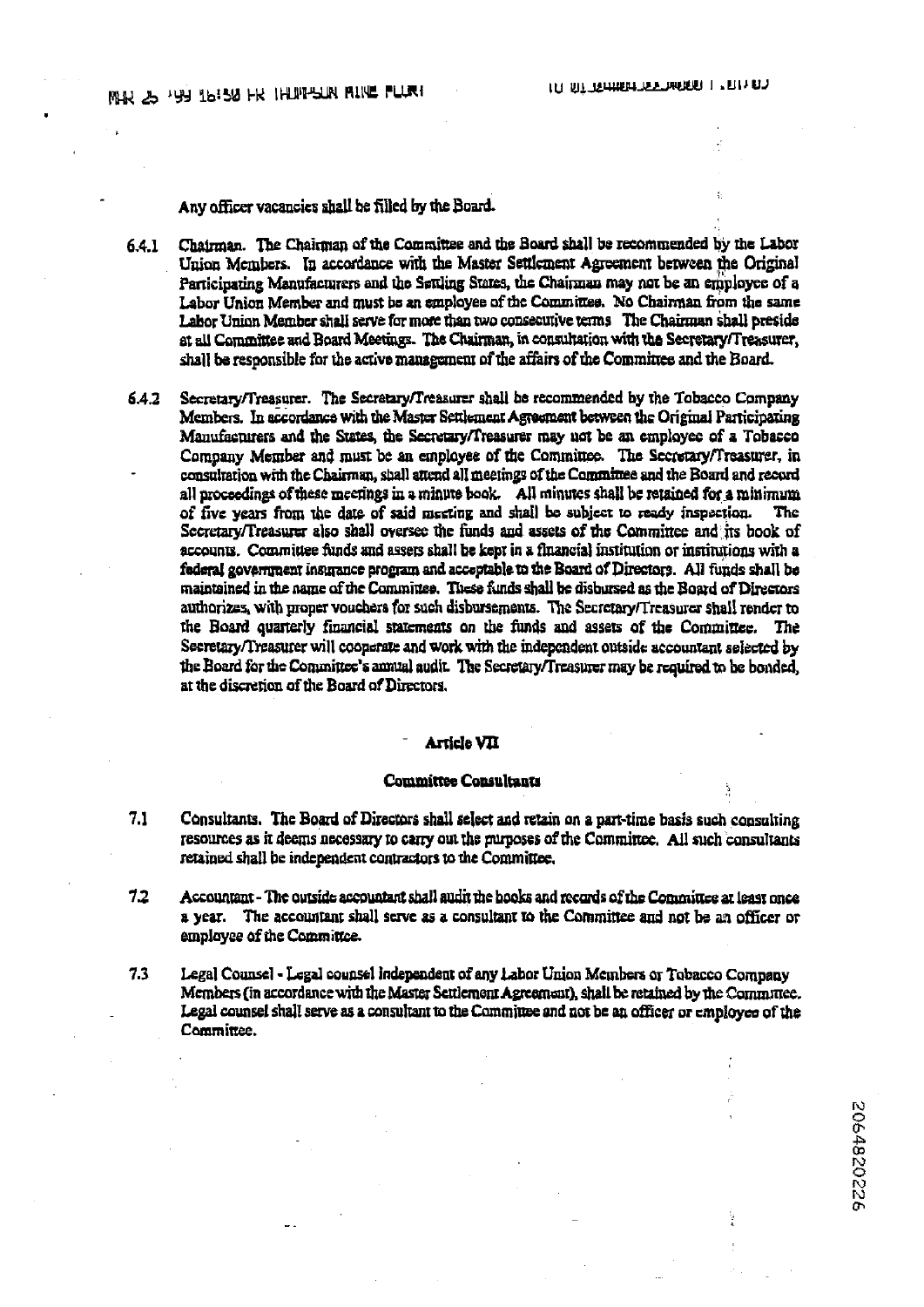2064820227

3)

# **Article VIII**

#### Observer Organizations

- Observer Organizations. Any labor organization representing employees of business emities related 8.1 to the tobacco industry may apply to become an Observer Organization by completing an application in the form prescribed by the Board. Such applications must be approved by a 75% or greater affirmative vote of the Board of Directors. Upon approval by the Board, each Observer Organization shall be entitled to nominate Representatives to attend the Annual Meeting of the Members.
- Voring Rights of Observer Organizations. Representatives of Observer Organizations have no voting  $8.2$ rights and are not sutitled to vote at any Committee meetings.

#### Article **IX**

#### Miscellaneous Issues

- Execution of Documents, Checks, Etc. All contracts, leases, documents, checks, etc. must be signed  $9.1$ by both the Chairman and the Secretary/Treasurer.
- $9.2$ Fiscal Year. The fiscal year of the Committee shall be a calendar year.
- 93 Independent Audit. The books and records of the Committee must be audited at least once a year by an independent outside accountant.
- $9.4$ Notice; Waiver of Notice. Notice shall be given to Members and Board Members by mail or fax at the last known address or fax number of the Member. Notice by mail will be deemed to be given at the time when the same was deposited, postage prepaid, in the U.S. mail. Notice by fax will be deemed to be given at the time when the same was sent by fax. Whenever notice is required under these Bylaws or by statute, a written waiver of notice shall be deemed equivalent to notice.

#### Article X

#### **Amendments to Bylaws**

- 10.1 Amendments. These Bylaws, except for Bylaw Article XI below pertaining to the Master Settlement Agreement between the Original Participating Manufacturers and the Settling States, may be amended by a 75% or greater affirmative vote of the entire Board of Directors. Article XI may not be amended by the Board.
- Notice of Amendments. Written notice of any proposed amendments to these Bylaws must be  $10.2<sub>1</sub>$ mailed or faxed to the Board Members at least seven (7) days before the date on which the proposed amendments are to be considered.